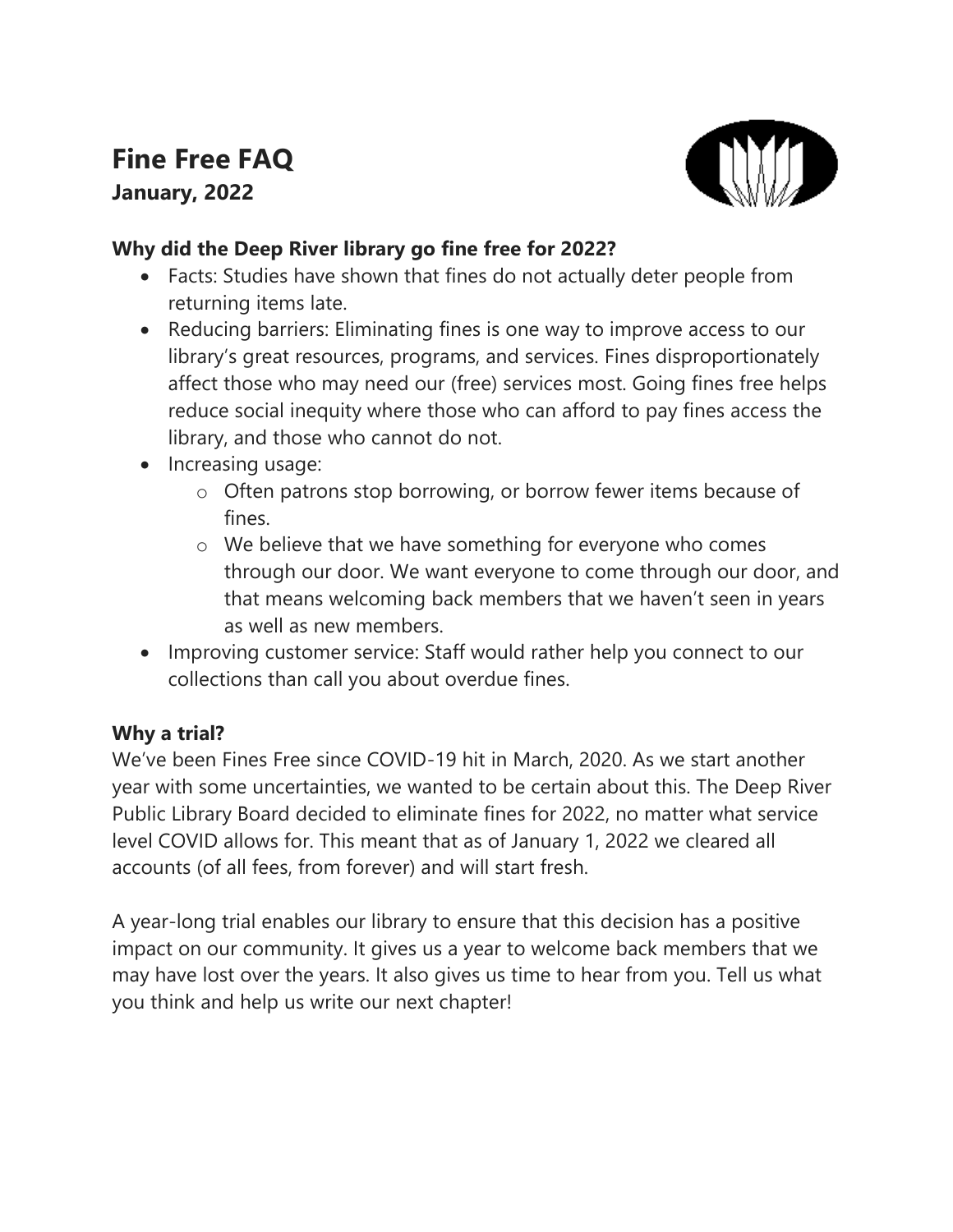# **What does Fine Free mean for me?**

- 1. Overdue fines will no longer be applied to your account, and we have cleared any old fines.
- 2. You're still responsible for returning materials! Please do your best to return them on time. Someone else may be waiting on them.
- 3. If items are 4 weeks late, we'll assume that you're keeping them, and you'll be billed for the replacement fee. If you reach \$40 on your account, you won't be able to borrow anything else or use our online resources like Libby.
- 4. Bring the items back and the replacement fees will disappear. You'll be able to use your account normally again.
- 5. Sign up for e-notifications to stay in the loop! You'll receive reminders when your items are almost due or past due.
- 6. Fines will still apply to special collections like the Town's Equipment Hub or to technology borrowed.

#### **What about past fines?**

All fines (including replacement costs for lost or damaged items) were cleared January 1, 2022. We're starting fresh.

#### **What about other fees?**

Fees for lost or damaged items will still apply. Those fees are calculated as the cost to replace the item  $+$  an administrative fee of \$5.

#### **So no matter how late I return the items, I'll never be charged a fee?**

No. Once your item is 4 weeks late, it will be marked "lost" and the replacement costs will be applied to your account. If you return the items, the charges will be removed.

#### **So how long can I keep items out for?**

Our loan periods have not changed: two weeks for most material, one week for DVDs, new books (except during COVID), Hub items and Museum/Park passes.

If you need the item for longer, simply renew the items yourself (by logging into your account online) or by contacting us by email [\(info@deepriverlibrary.ca\)](mailto:info@deepriverlibrary.ca) or phone (613-584-4244). Library staff love to renew (we're a special sort). You can renew most items twice unless someone else is waiting for them. This triples your original lending period!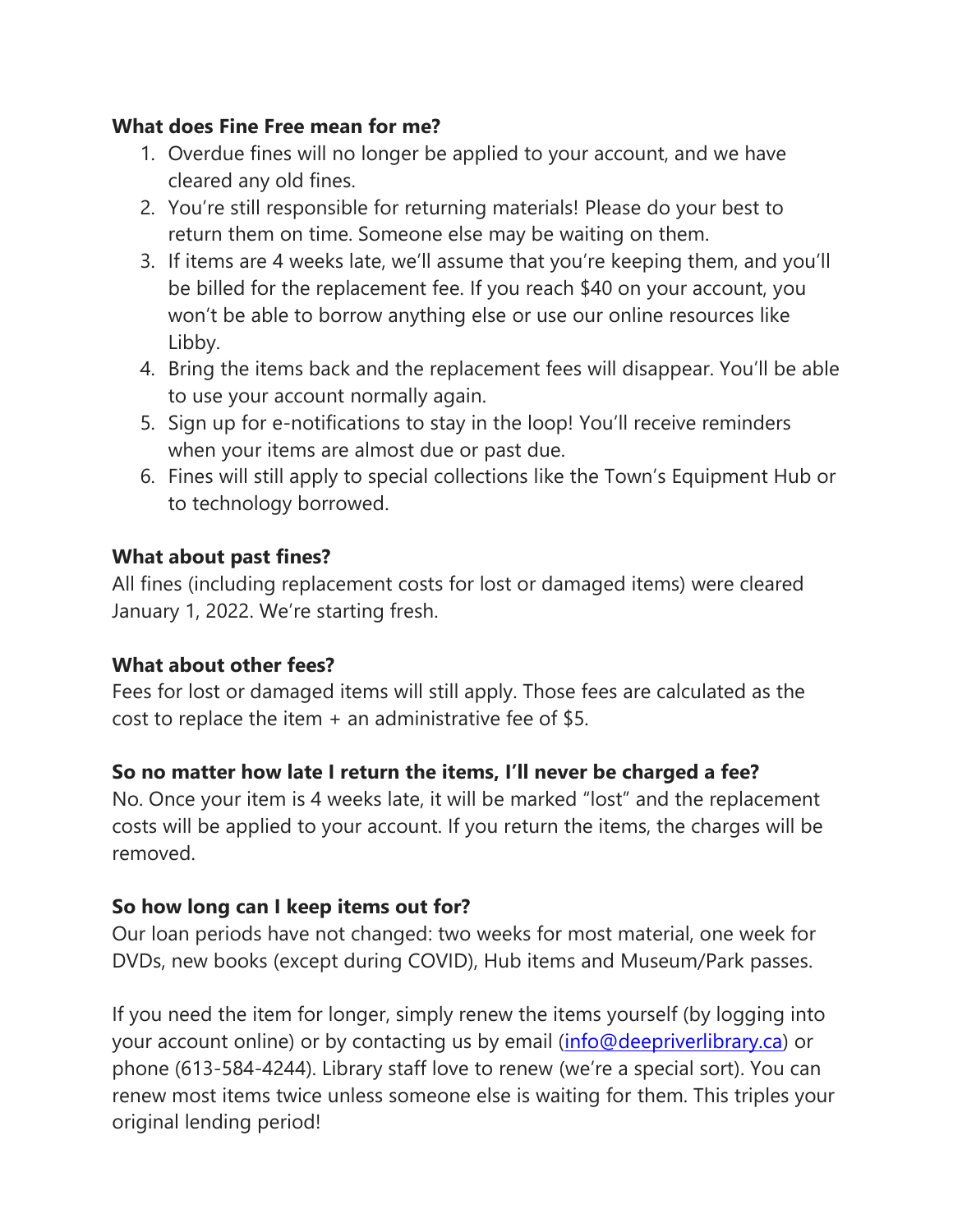## **Is everything fine free?**

Almost! Special collections like the Town of Deep River's Equipment Hubs or other equipment will still have fines. For the Hub, the fine is \$5/day.

#### **What if I lose or damage an item?**

A replacement fee will be added to your account for the lost or damaged item. Borrowing privileges will be suspended after accruing \$40 in fees.

#### **What if I find the item after?**

Return the item and we'll clear the replacement fee from your account.

# **Will people return items if they don't have to pay late fees?**

Yes. All materials will still have due dates and patrons will receive reminders when items are due. By removing fines, patrons are more likely to bring items back and less likely to avoid returning to the library.

Hundreds of libraries across North America have stopped charging late fines in recent years. They report that items were returned at similar rates, or even earlier, compared to when they had fines.

# **I thought of fines as a donation to the library. Can I still donate?**

Of course! Donations are always appreciated. Donations can be made in-person, by mailing a cheque, or online at **Canada Helps**. Donations over \$20 are eligible for tax receipts.

# **Are other libraries fine free?**

Yes! Renfrew Public Library was the first in our County last July. Increasingly libraries around the world are going fines free, and the Federation of Ontario Public Libraries is encouraging all Ontario libraries to go fines free. The trend is growing, and we're excited to try it out in Deep River. Ask staff for more resources on the fine free movement if you're curious.